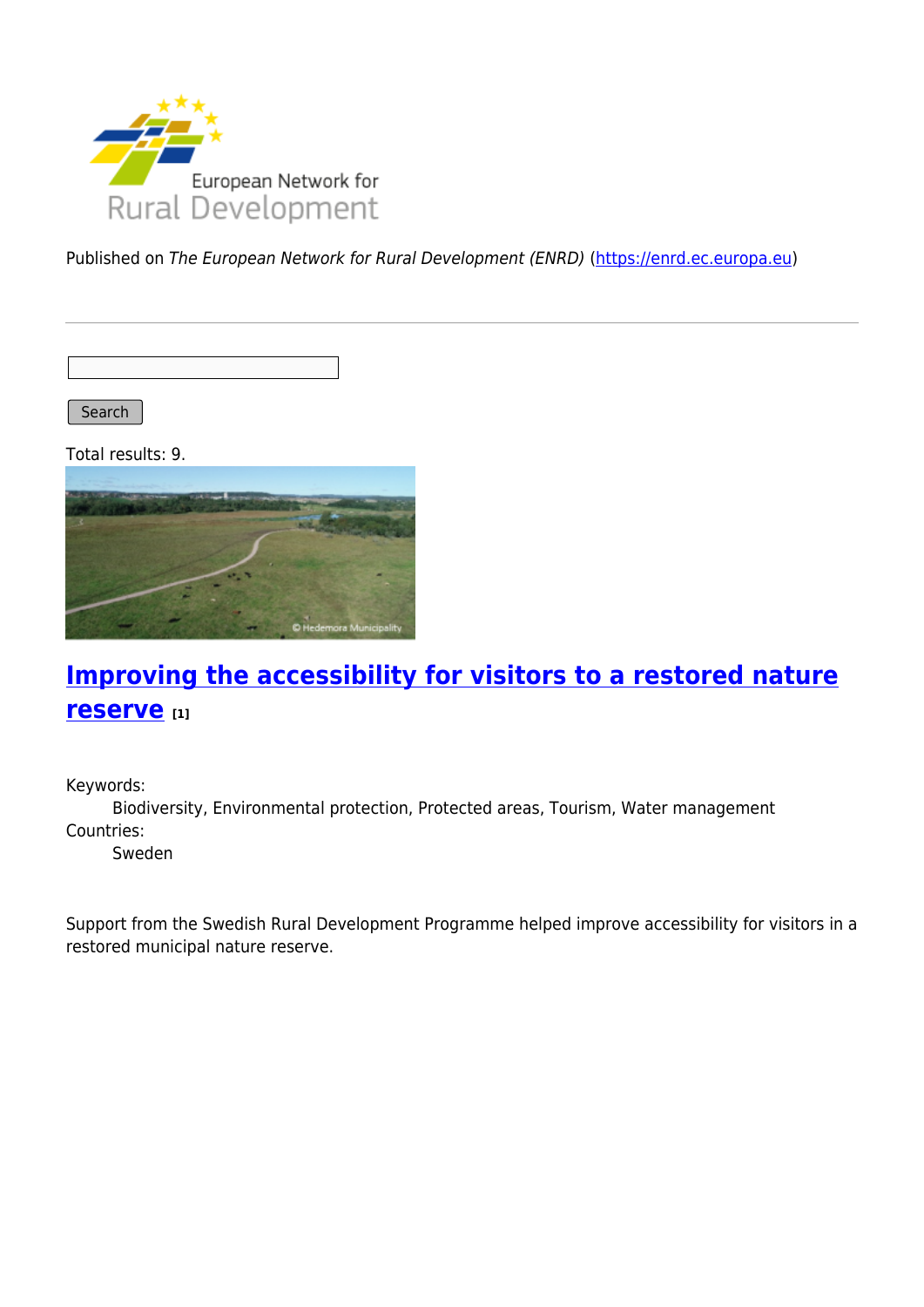

# **[Nature conservation in the Austrian Rural Development](https://enrd.ec.europa.eu/projects-practice/nature-conservation-austrian-rural-development-programme_en) [Programme](https://enrd.ec.europa.eu/projects-practice/nature-conservation-austrian-rural-development-programme_en) [2]**

Keywords:

Agriculture, Biodiversity, Environmental protection, Nature conservation Countries:

Austria

Operation M10.1.19 focuses on result-oriented and focused Rural Development Programme (RDP) interventions to stabilise endangered habitats, species and plants and thus reverse the decline of biodiversity in Austria's agricultural regions.



## **[Organic farming in Austria](https://enrd.ec.europa.eu/projects-practice/organic-farming-austria_en) [3]**

Keywords:

Agriculture, Biodiversity, Environmental protection, Environmental sustainability, Organic farming

Countries: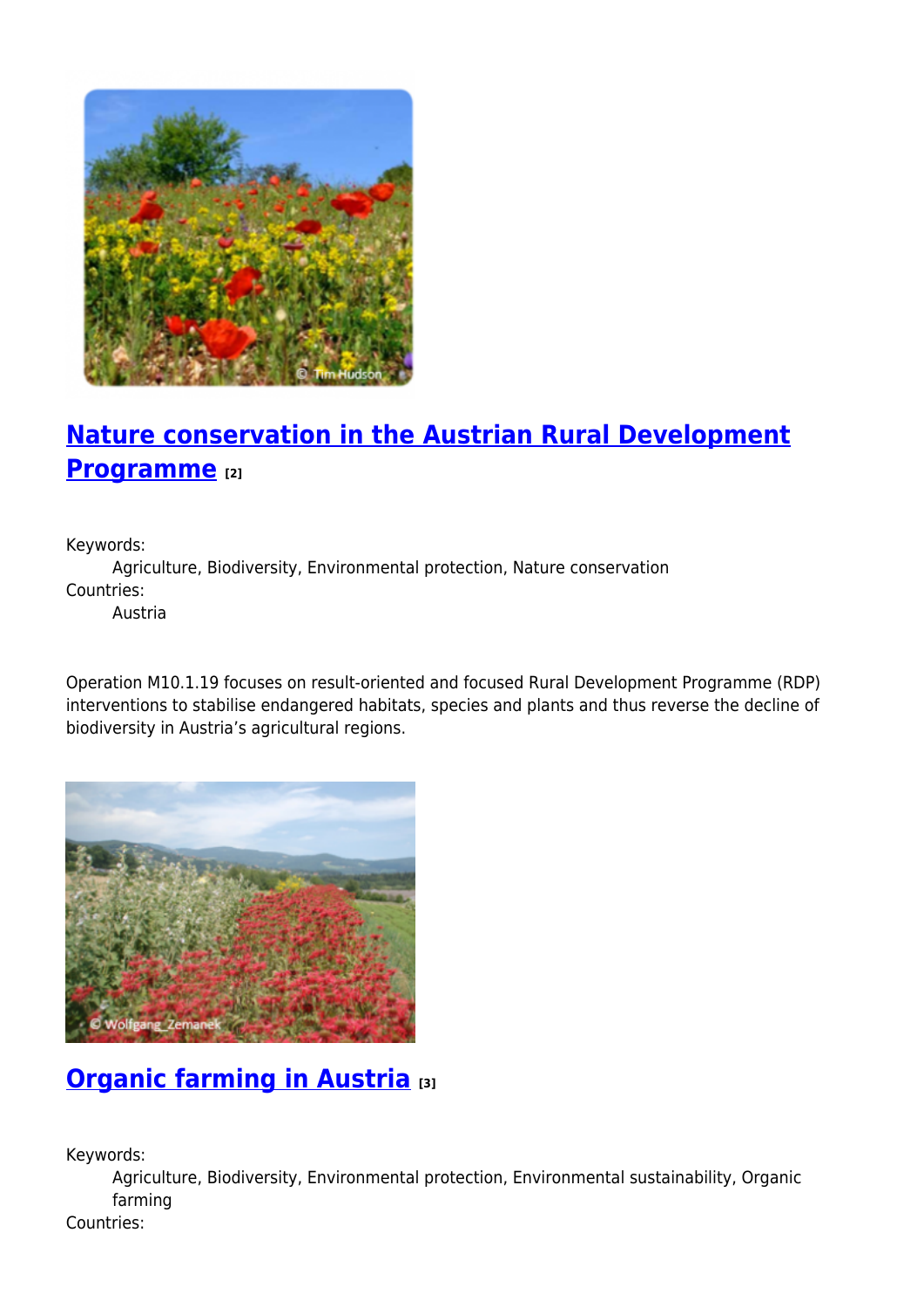Austria

The Organic farming measure in the Austrian Rural Development Programme (RDP) helps preserve and enhance biodiversity; establish nutrient cycles on farms and reduce input, while also increasing soil fertility.



## **[Renaturation of the "Mandlinger Moor"](https://enrd.ec.europa.eu/projects-practice/renaturation-mandlinger-moor_en) [4]**

Keywords:

Biodiversity, Environmental protection, Environmental sustainability, Nature conservation Countries:

Austria

Using the Rural Development Programme (RDP) to support the re-establishment of a moor by restoring its original hydrology and the propagation of the natural moor vegetation.



# **[Biodiversity-flower strips in Austria](https://enrd.ec.europa.eu/projects-practice/biodiversity-flower-strips-austria_en) [5]**

Keywords: Agriculture, Biodiversity, Environmental protection, Sustainability Countries: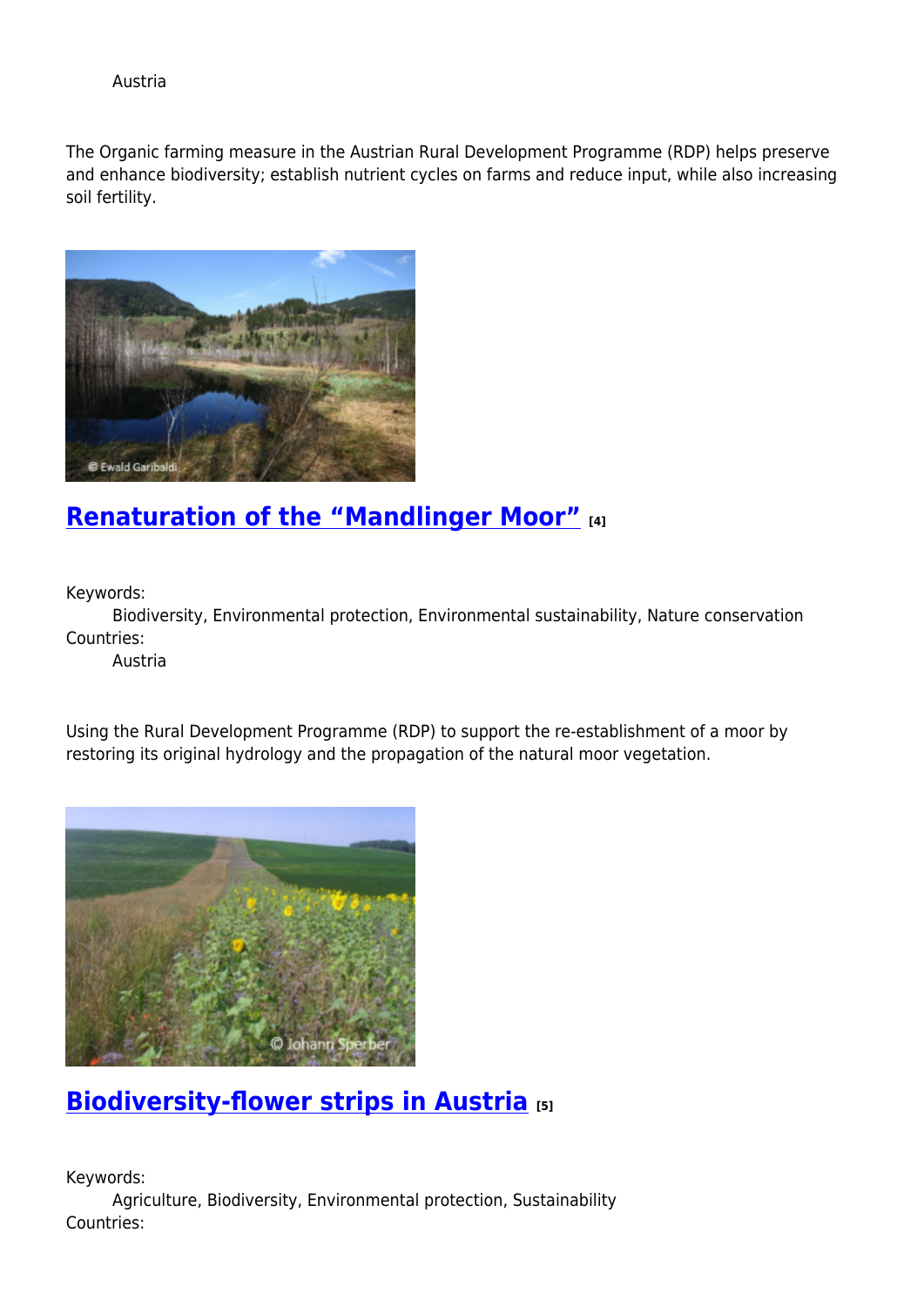Austria

Supporting this environmentally sound and biodiversity-promoting management action is one of the most successful operations of the Austrian Agri-Environmental-Climate Scheme.



### **[Supporting viticulture on steep slopes and terraces](https://enrd.ec.europa.eu/projects-practice/supporting-viticulture-steep-slopes-and-terraces_en) [6]**

Keywords:

Agriculture, Biodiversity, Climate change adaptation, Environmental protection, Family farming, Organic farming, Product quality

Countries:

Luxembourg

Granting a premium to support viticulture on steep slopes and terraced vineyards as a high-quality farming practice

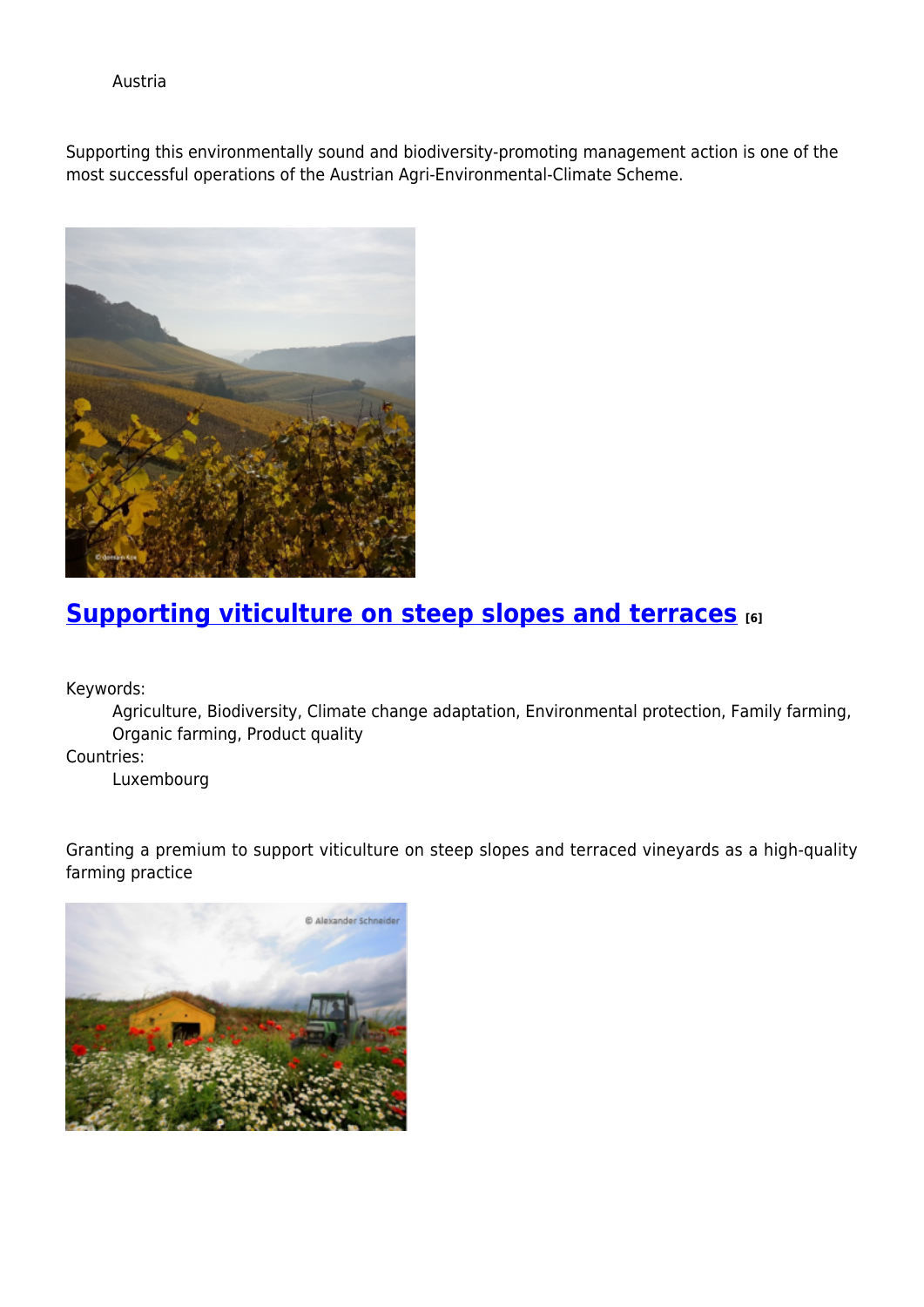### **[Natur Verbindet - Nature Connects](https://enrd.ec.europa.eu/projects-practice/natur-verbindet-nature-connects_en) [7]**

Keywords:

Biodiversity, Environmental protection, Information & promotion activities Countries:

Austria

'Nature Connects' is a campaign to raise and generate awareness on the importance of biodiversity in rural landscapes by bringing together land owners, experts and the broader public.



## **[Flowering and Humming 'Wipptal'](https://enrd.ec.europa.eu/projects-practice/flowering-and-humming-wipptal_en) [8]**

Keywords:

Biodiversity, Environmental protection, Information & promotion activities, LEADER/CLLD Countries:

Austria

Using LEADER support to provide information and raise awareness about wild bee protection.



**[Pilot project Result-based Nature conservation Plan \(RNP\)](https://enrd.ec.europa.eu/projects-practice/pilot-project-result-based-nature-conservation-plan-rnp_en) [9]**

Keywords: Agriculture, Biodiversity, Nature conservation, Protected areas